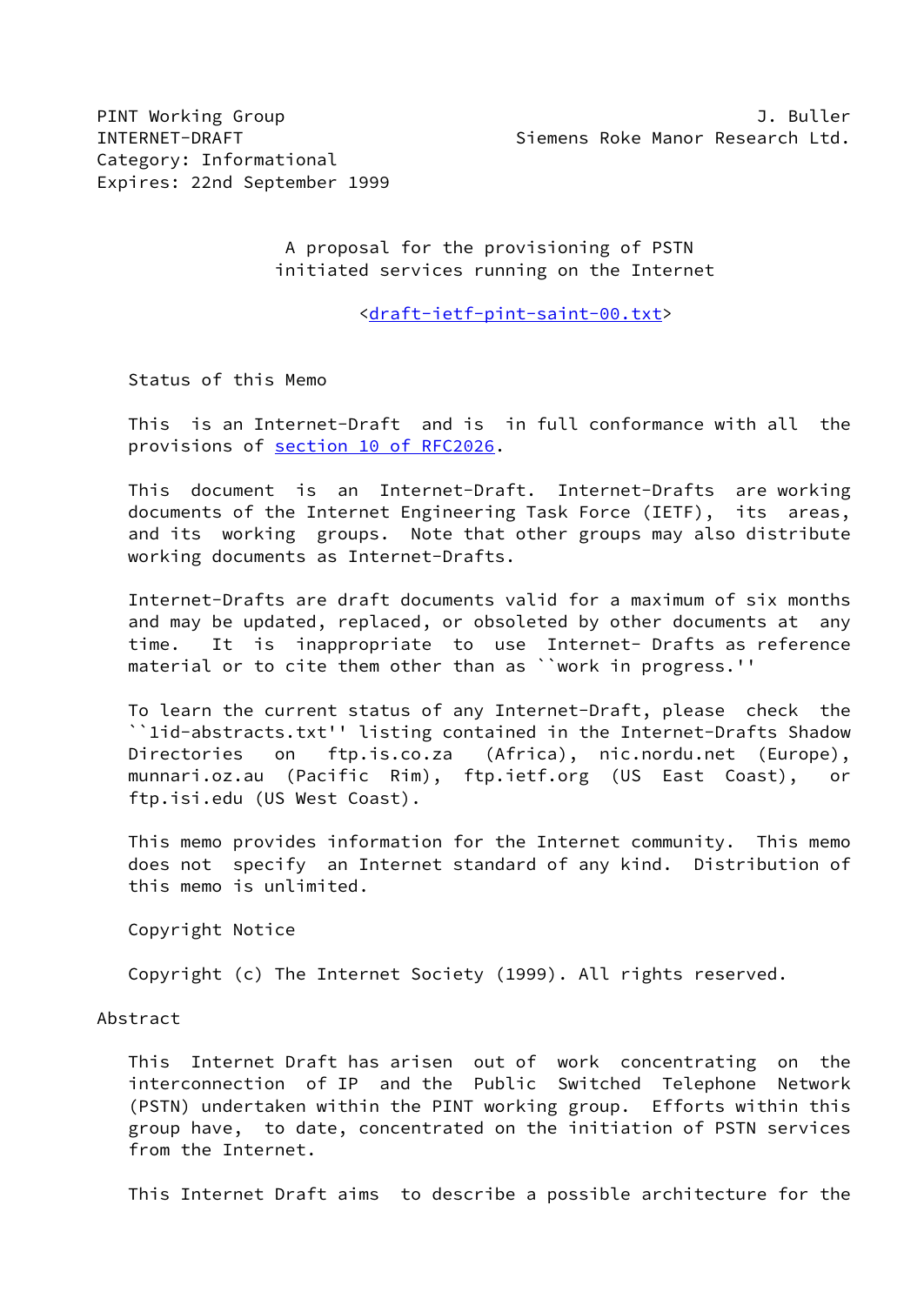implementation of services initiated from the PSTN such as, but not limited to, Internet Call Waiting (ICW). It also identifies the possibility of using this class of service, in conjunction with the PINT work already undertaken, in order to provide a third flavour of service.

Buller [Page 1]

# [<draft-ietf-pint-saint-00.txt](https://datatracker.ietf.org/doc/pdf/draft-ietf-pint-saint-00.txt)> PSTN Initiated Services March, 1999

 This Internet Draft deliberately does not to define the protocols for these kinds of services, although descriptions contained within it do use Session Initiation Protocol (SIP) terminology.

 The purpose of this Internet Draft is to ascertain the level of interest in pursuing this area of work. It is submitted with the goal of forming the basis of an Informational RFC and thereby further work on the standardisation of the provision of these kinds of services.

## Contents

The contents of the rest of this document is as follows:

[Section 2](#page-2-0)

 Acts as an introduction and defines the scope of this Internet Draft in relation to PINT.

## [Section 3](#page-6-0)

 Specifies the perceived requirements for any implementation of the group of services identified in [Section 2](#page-2-0).

### [Section 4](#page-6-1)

 Identifies an initial architecture to fulfill requirements of the class of service identified in this Internet Draft.

### [Section 5](#page-8-0)

 Describes an implementation of an example service (ICW) using this architecture.

# [Section 6](#page-13-0)

 Discusses initially identified security considerations which relate to the kind of service discussed in this Internet Draft.

# [Section 7](#page-14-0)

Conclusions and identified further future study areas.

[Section 8](#page-15-0)

References and Glossary.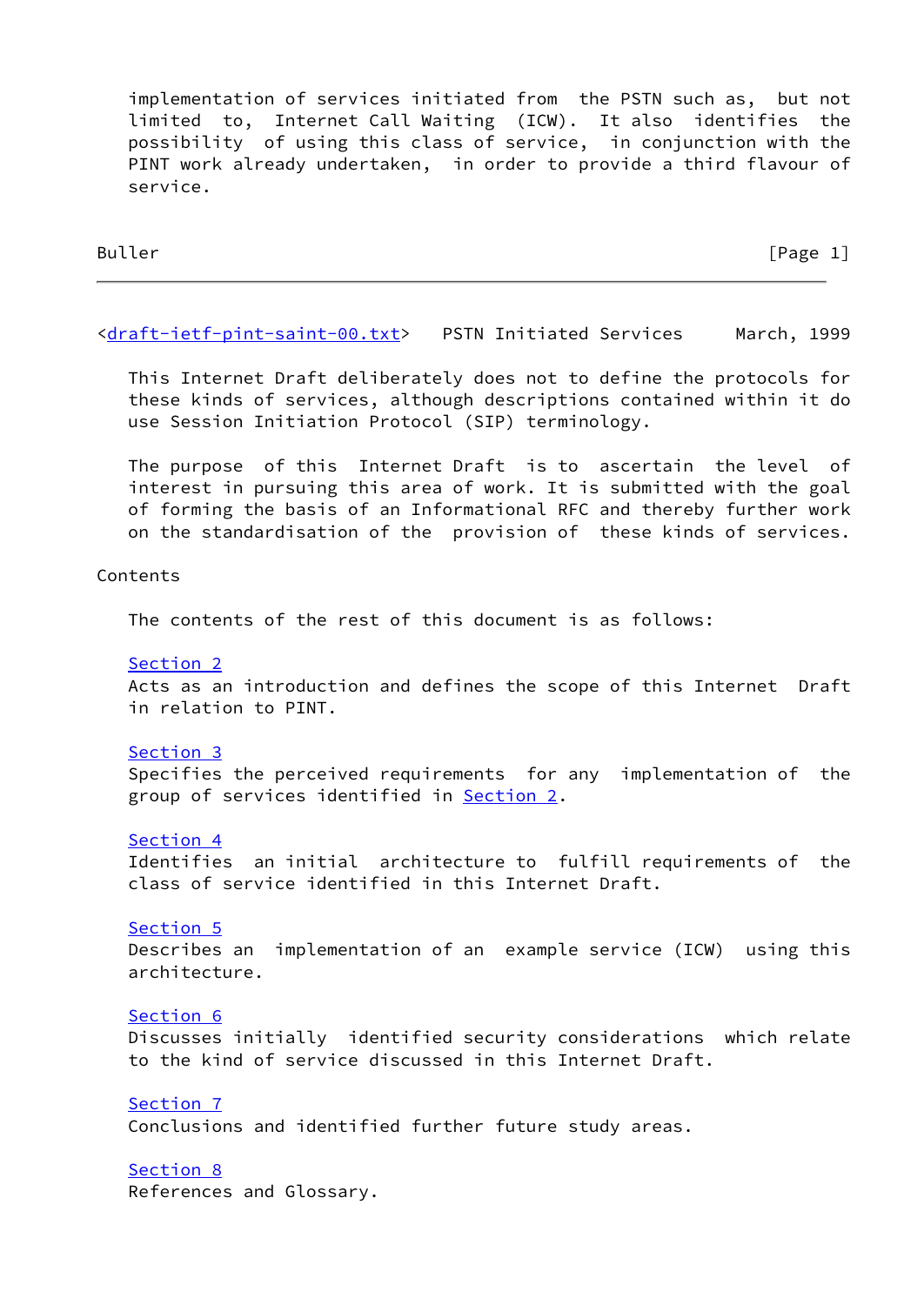[Section 9](#page-16-0)

 Acknowledges individuals providing assistance in the creation of this document.

 [Section 10](#page-16-1) Author's address.

<span id="page-2-0"></span>[2](#page-2-0). Introduction

 In its charter, the description of the PINT working group states that it aims to address connection arrangements through which Internet applications can request and enrich PSTN services.

Work to date has produced a proposal based on the use of the Session

Buller [Page 2]

[<draft-ietf-pint-saint-00.txt](https://datatracker.ietf.org/doc/pdf/draft-ietf-pint-saint-00.txt)> PSTN Initiated Services March, 1999

 Initiation Protocol (SIP) [[2\]](#page-15-1) and Session Description Protocol (SDP)  $\lceil 3 \rceil$  to achieve these objectives in respect of Internet initiation of PSTN services (as shown in Figure 1).

| : PINT area of interest                           |                                           |
|---------------------------------------------------|-------------------------------------------|
| PINT<br>REQUEST                                   |                                           |
| Internet<br>$ -------- - - - >$<br>$\ddot{\cdot}$ | <b>PSTN</b><br>Services<br>$: \mathsf{I}$ |
|                                                   |                                           |

### Figure 1.

 As a result of this work the group has identified a need, and has begun discussions on, the possibility of using SIP and SDP in a similar manner in order to perform the reverse of this function i.e. initiating Internet services from the PSTN using some yet to be defined protocol (initially called TNIP, it being the reverse of PINT  $[4]$  $[4]$ ) as shown in Figure 2.

 ............................ the contract of the contract of the contract of the contract of the contract of the contract of the contract o : +----------+ REQUEST :+----------+ : | Internet |<------------:| PSTN | : +----------+ TNIP :| Services |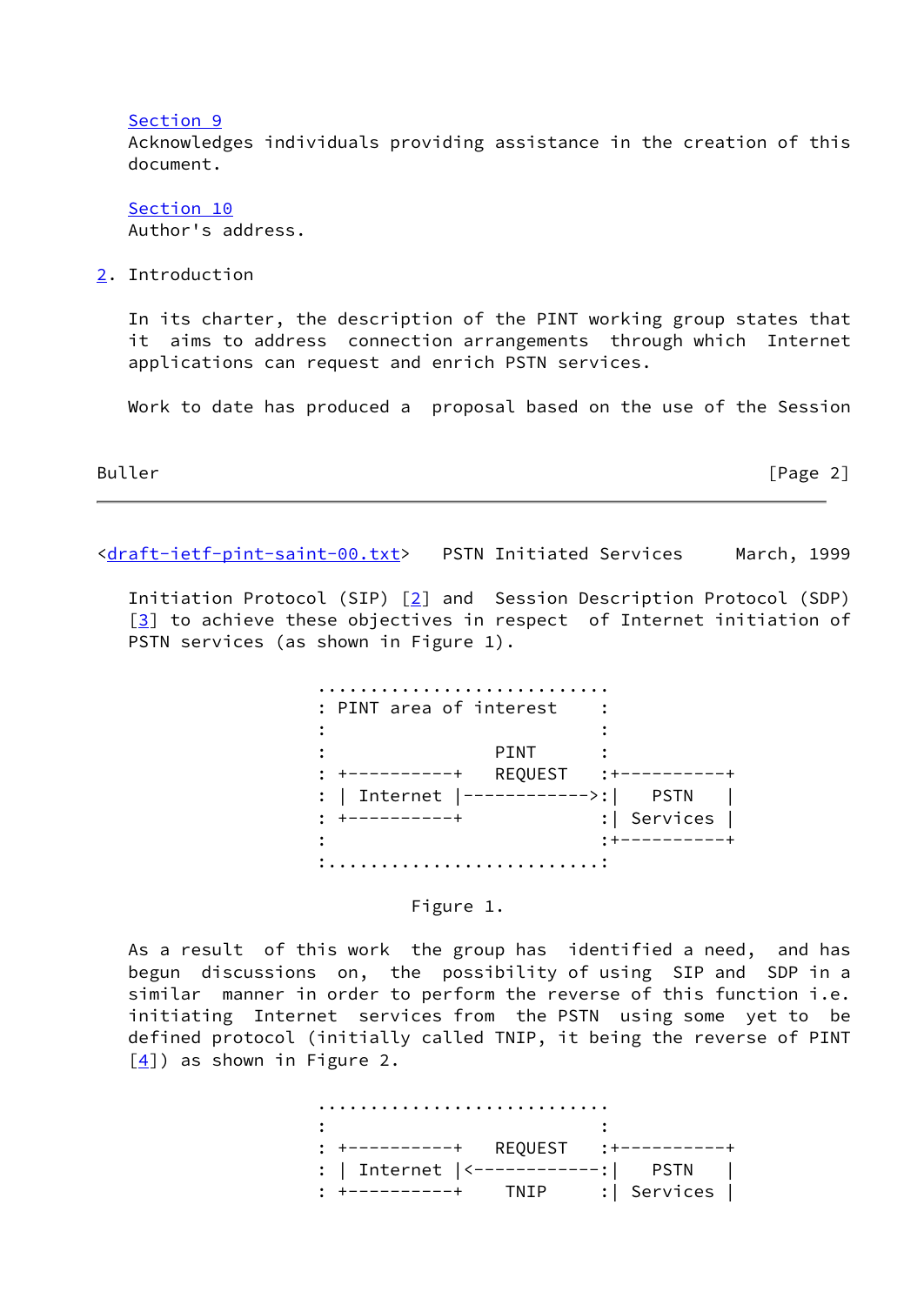## Figure 2.

 The service initially identified for this scenario is the Internet Call Waiting (ICW) Service, also known as Call Completion Internet Busy (CCIB). In this service, a PSTN user attempts to make a Plain Old Telephone Service (POTS) call in a traditional manner to another number. This second number is engaged, possibly because the person is presently connected to the Internet. The service should identify if this user is indeed connected, and if so, a message is sent over the Internet to inform this person about the call attempt. The user may then decide what action to take, dependent on what service options are provided by the service provider. This might be to drop the current Internet connection and take the call in the normal way, take the call as a Voice Over IP (VOIP) call, decline and give the calling party the option to leave a voice message or simply decline the call.

 Of course this is not the only service which could be deployed, other services, such as :

 o Remote Activation Using a telephone a user could request actions to be performed at some remote location.

Buller [Page 3]

[<draft-ietf-pint-saint-00.txt](https://datatracker.ietf.org/doc/pdf/draft-ietf-pint-saint-00.txt)> PSTN Initiated Services March, 1999

- o Remote Data Setting Using a telephone a user could create or modify information held on a remote machine.
- o Paging A paging service could send a text message to the user logged on to the Internet using voice to text conversion software.
- o Voice Messaging A voice message service, whereby a voice message could be taken and converted to an audio format which could be played on the users machine.
- o Voice to Email.

could also be deployed.

However, the real benefits of this class of service (PSTN activation)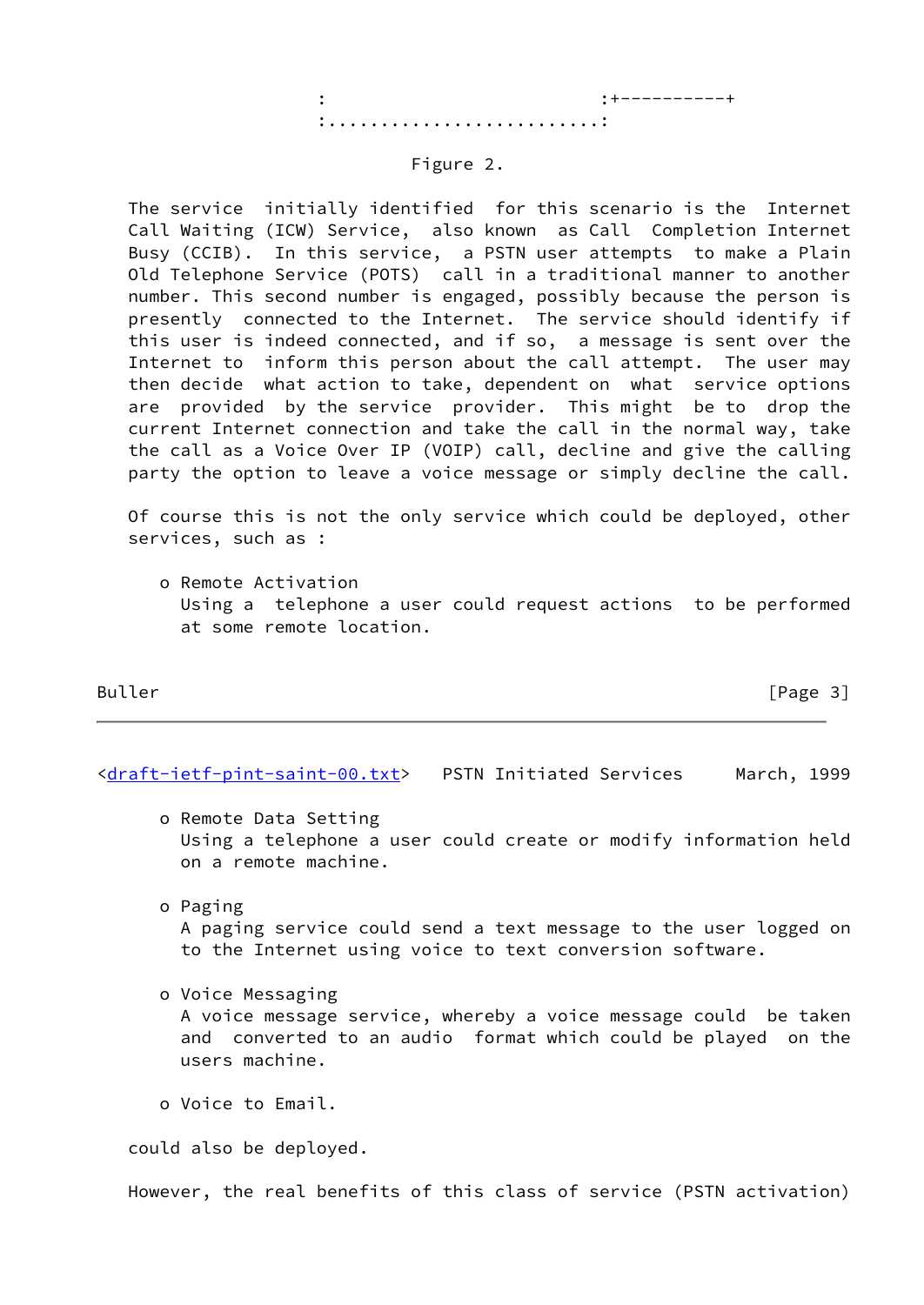will be in its use, in conjunction with the work already undertaken within the PINT group, to provide a further completely new class of Intelligent Network (IN) 'like' services. This scenario is depicted in Figure 3 :



Figure 3.

 The scenario of these kinds of services would be that a user uses the PSTN to initiate an Internet service. This Internet service could then either :

 Store information which could be used during an initation of an Internet Service at a some later time.

or

Initiate a PSTN service directly.

 A simple example of a service using both of these facets might be a number portability service. A user could use a telephone to specify the telephone number at their current location (perhaps using Calling Line Identity CLI) this is sent over the Internet (using the protocol which would come out of any future work) to a repository. Another user could then attempt to telephone the first user. This call is intercepted and the number called checked against the current known location by a request (using the protocol or profile which would come out of any future work) to ascertain the number registered by the first user. If the number is different, a PINT request could be

Buller [Page 4]

[<draft-ietf-pint-saint-00.txt](https://datatracker.ietf.org/doc/pdf/draft-ietf-pint-saint-00.txt)> PSTN Initiated Services March, 1999

issued back to the PSTN to connect the call to the new number.

 For the purposes of this Internet Draft and identifying what kind of services are being disussed this Internet Draft identifies three groups of service which could be provided :

1. PINT Internet initiation of PSTN servives.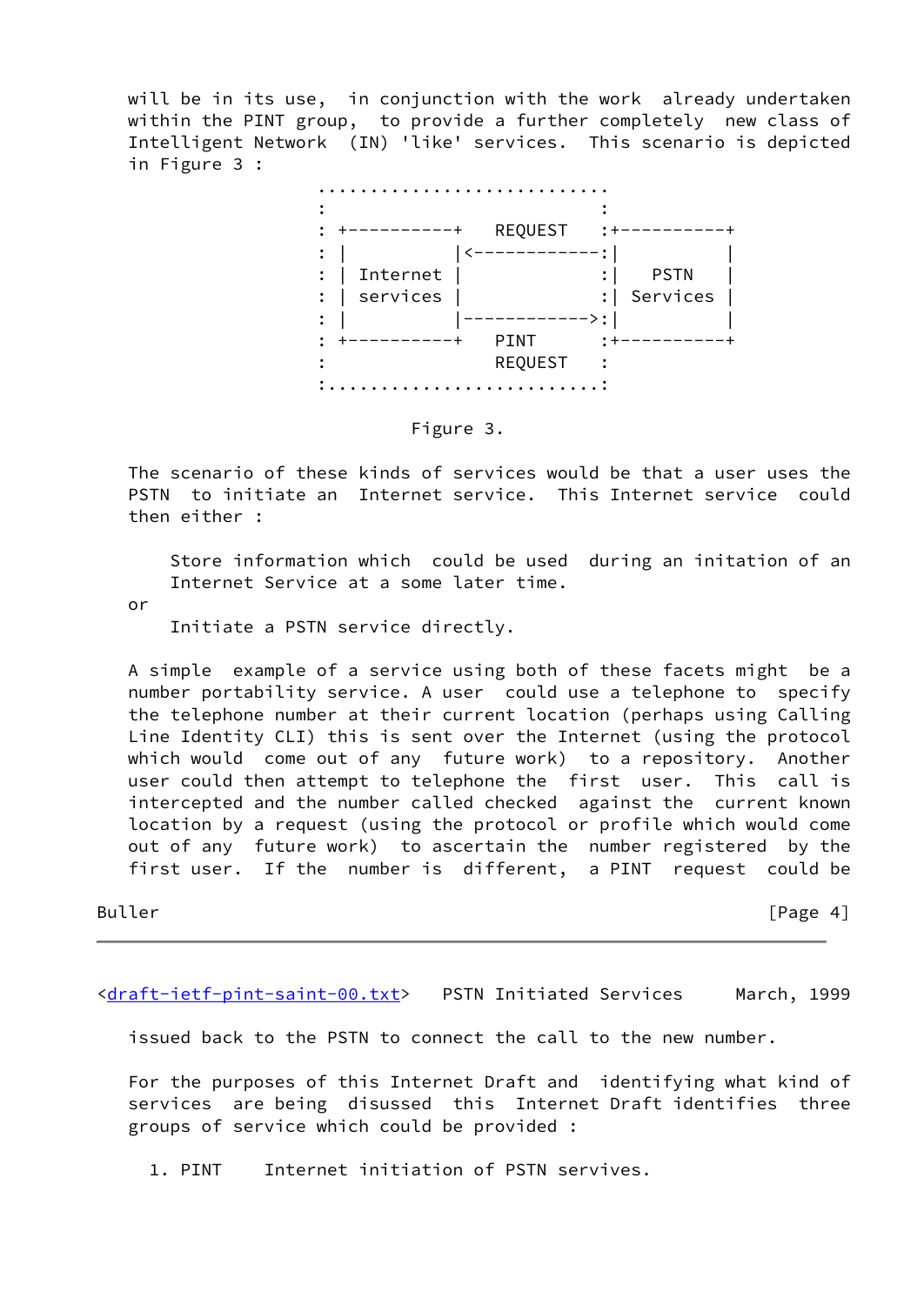- 2. TNIP The reverse of PINT i.e. PSTN Initiation of Internet services and the protocol or profile which could provide these services.
- 3. SAINT Service Activation and the INTernet. An all encompassing classification which contains services provided by the previous two groups, plus any combination of these services, used to provide further services.

Figure 4. provides a schematic of the different kinds of service.



## Figure 4.

 So, in the number portability serice described above, the service components would break down as follows :

- o The ability to call and set current location (telephone number) would be a TNIP flavour of SAINT which could be used in multiple services.
- o Similarly, the ability to look up the present location would also be a TNIP flavour of SAINT, as this would have been initiated via the PSTN. This also could be used in multiple services.
- o The ability to forward the call would be a PINT flavour of SAINT because this would be initiated from the Internet. Again, this functionality could be used in multiple services.
- o The whole combination of the above would be a SAINT service.

 Eventually, if further work in this area is undertaken, what is presently considered to be independent services within the PINT and TNIP class of service, might be seen more as functional components within a SAINT architecture of service provision.

 This Internet Draft will not consider the potential for PINT and TNIP combination kinds of SAINT services further. The mechanism for

Buller [Page 5]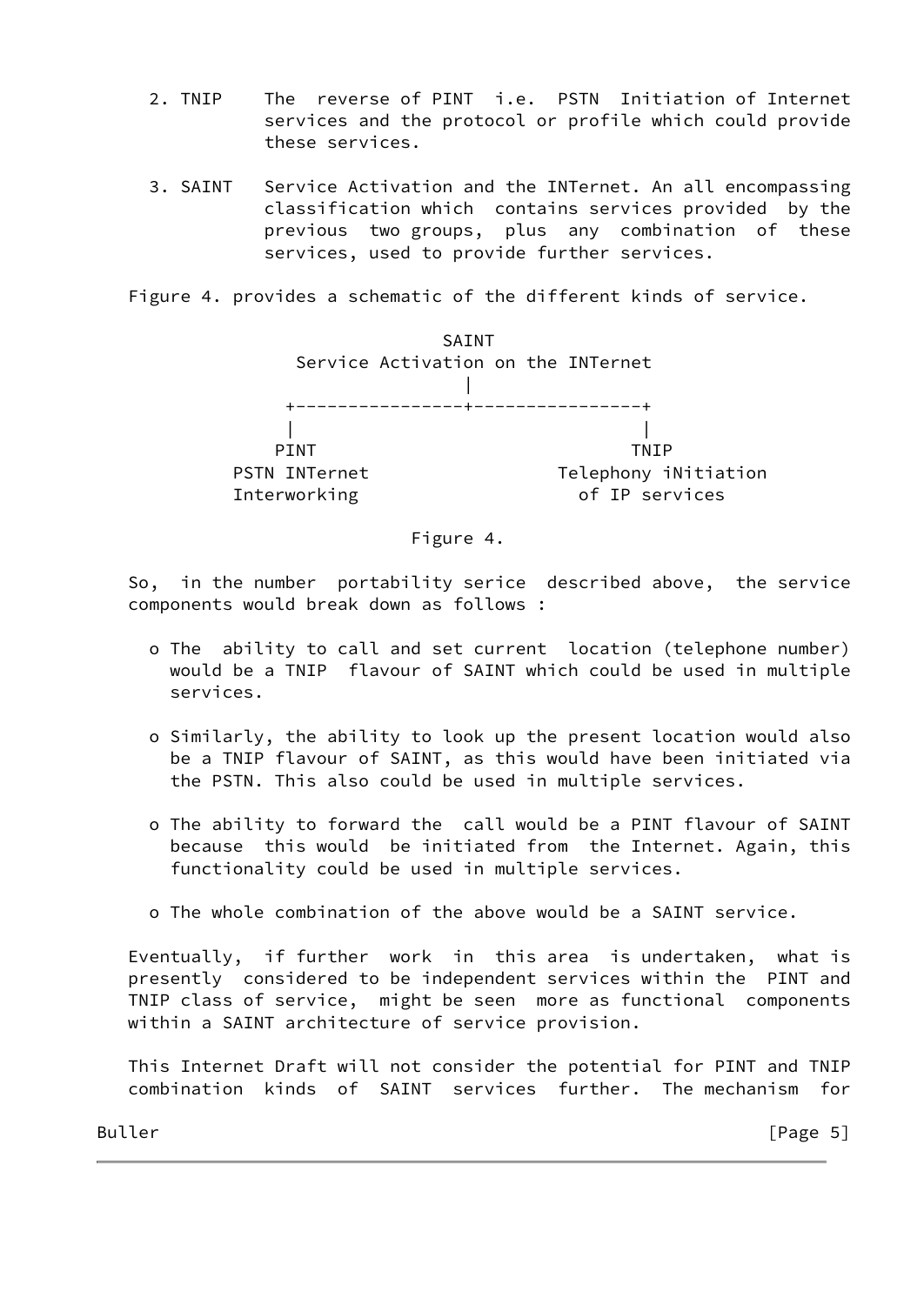[<draft-ietf-pint-saint-00.txt](https://datatracker.ietf.org/doc/pdf/draft-ietf-pint-saint-00.txt)> PSTN Initiated Services March, 1999

 providing these should 'fall out' of any work undertaken in the standardisation of PSTN initiated or TNIP services.

<span id="page-6-0"></span>[3](#page-6-0). General Requirements For PSTN Initiation Of Internet Services

 This section aims to specify an initial set of requirements for any future work in the specification of a protocol, or implementation of, the group of PSTN initiated services identified in [Section 2.](#page-2-0)

- o The profile should provide the service in a secure manner.
- o Any profile defined for PSTN initiation of services should reuse where possible existing IETF protocols. In particular, a profile for the PSTN initiation of services should be aligned with the PINT profile work undertaken to date.
- o The identification of any equipment (external to the Internet) within the specification of the protocol, or, service defined using this protocol SHOULD NOT be required. This would be in accordance with the PINT approach to date which places no requirements and identifies no specific equipment beyond the PINT gateway.
- o Provide the possibility for a service to be activated in a manner which is independent in both location of service and user. [Section 5](#page-8-0) describes one possible ICW implementation which allows a user to use the ICW service in a portable manner without that service being tied to a specific telephone number (and thereby service location). User (the caller) location can be considered to be location independent for this service.
- <span id="page-6-1"></span>[4](#page-6-1). Proposed Architecture

The proposed architecture contains three main elements :

1) The user's machine.

 This contains a TNIP Server to receive INVITE and/ or NOTIFY messages. What action occurs next can be either predetermined by the service provider or dictated by the user themselves.

2) Information/ Service Repository.

 This could contain the service provider's services, service related information, subscriber related information or indeed accounting information. In Figure 5 this element is indicated as a single entity, where in fact, it may be comprised of several servers working together to provide the overall service.

These functions receive INVITEs from the TNIP client, check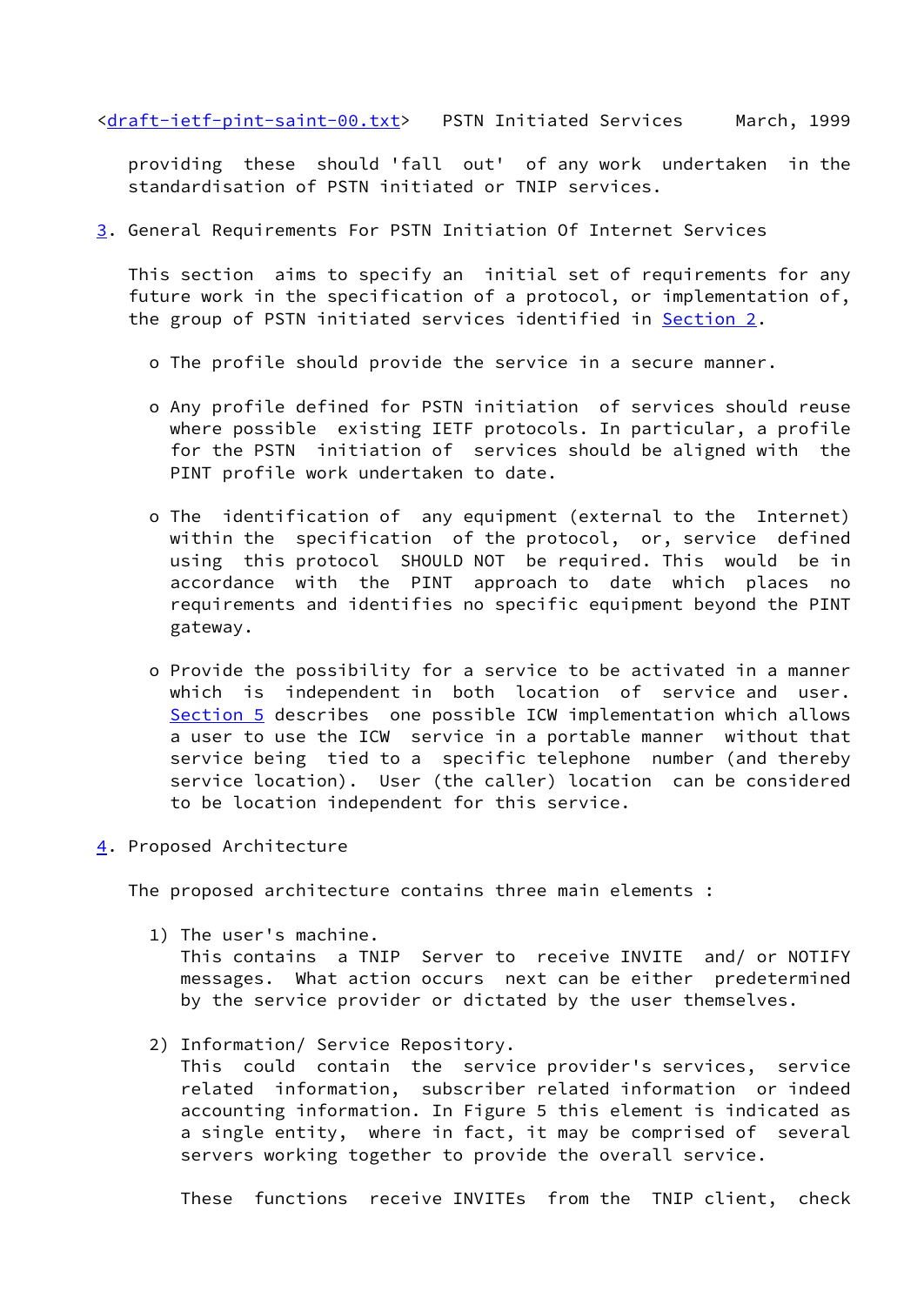where to send the message and perform any other service functionality. Next, the INVITE is forwarded to the TNIP server on the user's machine. These functions also receive REGISTRATION messages sent from the TNIP Server on the user's machine and maintain/store any relevent information contained in these messages.

Buller [Page 6]

[<draft-ietf-pint-saint-00.txt](https://datatracker.ietf.org/doc/pdf/draft-ietf-pint-saint-00.txt)> PSTN Initiated Services March, 1999

 3) TNIP Gateway. This 'could' receive service requests from the PSTN and formulates TNIP messages to be forwarded to the Information/ Service Repository or directly to the TNIP Server on the users machine. In so doing it acts as a TNIP client.

A simplistic schematic of these elements is shown in Figure 5 below.

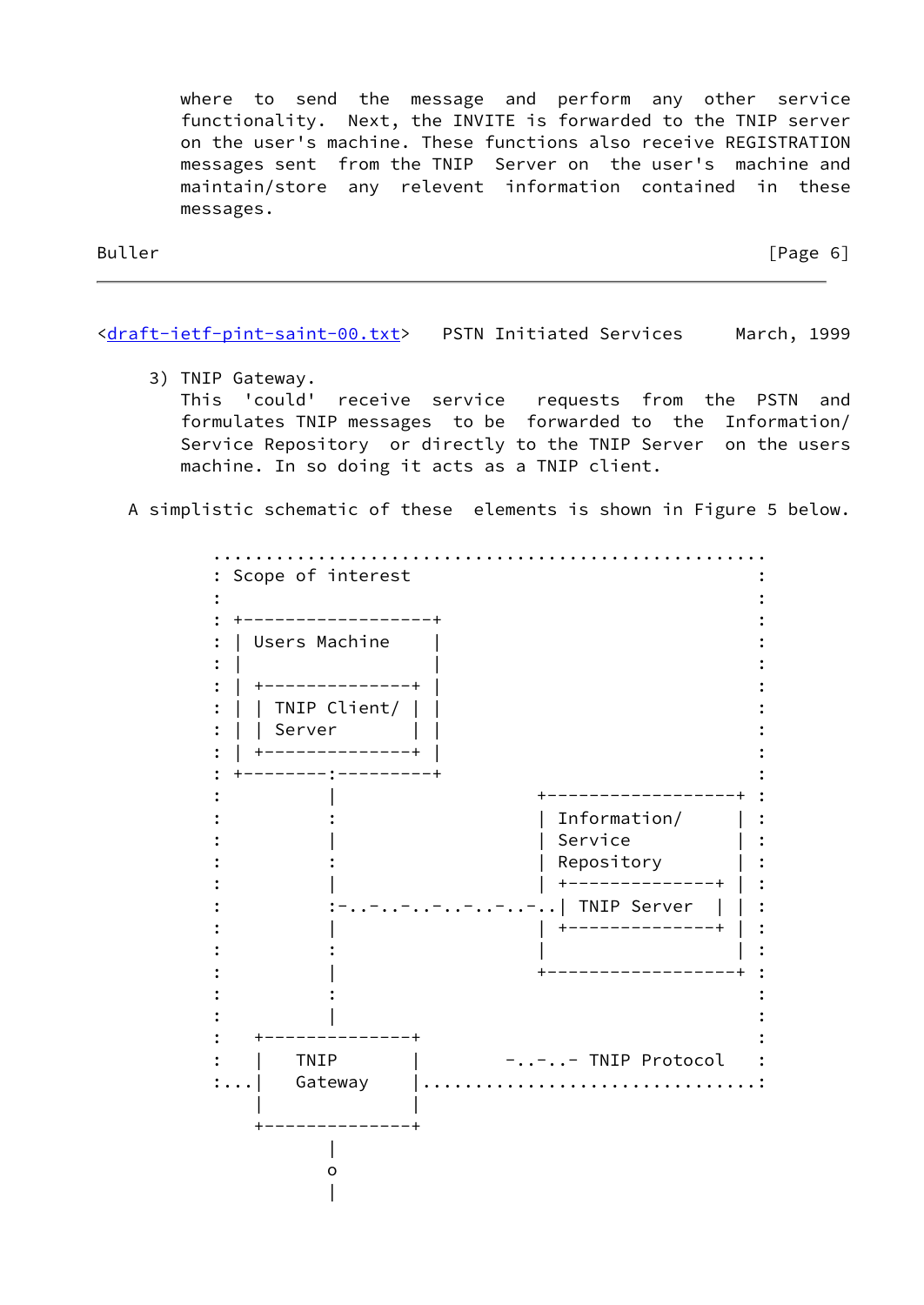![](_page_8_Figure_0.jpeg)

# Figure 5.

 One thing to note about this architecture is that the Information/ Service Repository is not necessarily required. A User machine could handle a service itself if the TNIP client were to issue INVITEs and NOTIFYs to it directly.

 The function of the information/service repository itself could exist outside of the scope of interest demarcation indicated, as proposed in  $[5]$  $[5]$ .

Maintaining the information/ service repository within the Internet

Buller [Page 7]

[<draft-ietf-pint-saint-00.txt](https://datatracker.ietf.org/doc/pdf/draft-ietf-pint-saint-00.txt)> PSTN Initiated Services March, 1999

 as indicated however, would permit interoperability with the work presently being undertaken within the IP Telephony (IPTEL) working group, specifically the proposed Call Processing Language  $[6]$  $[6]$ .

 Another point of note is that the TNIP boxes on the user machine and connected to the Gateway Function are indicated as Client/ Server. This is because the description of the implementation falls into two parts (see [Section 5\)](#page-8-0) and the behaviour of these TNIP boxes is more client or server like in each phase.

<span id="page-8-0"></span>[5](#page-8-0). Implementation Scenarios

 This section describes how services might be implemented within the architecture described in the previous section. The order of flows is identified though the specific contents is not. As has been stated previously, this draft aims to ascertain the level of interest in this architecture and the services it could provide, prior to work on any actual specification of a protocol which will be required to support them.

 To reduce complexity the description is in two parts. First the user registers for the service. Secondly, a call attempt is made.

<span id="page-8-1"></span>[5.1](#page-8-1). Service Registration Phase

 User Machine +-------------+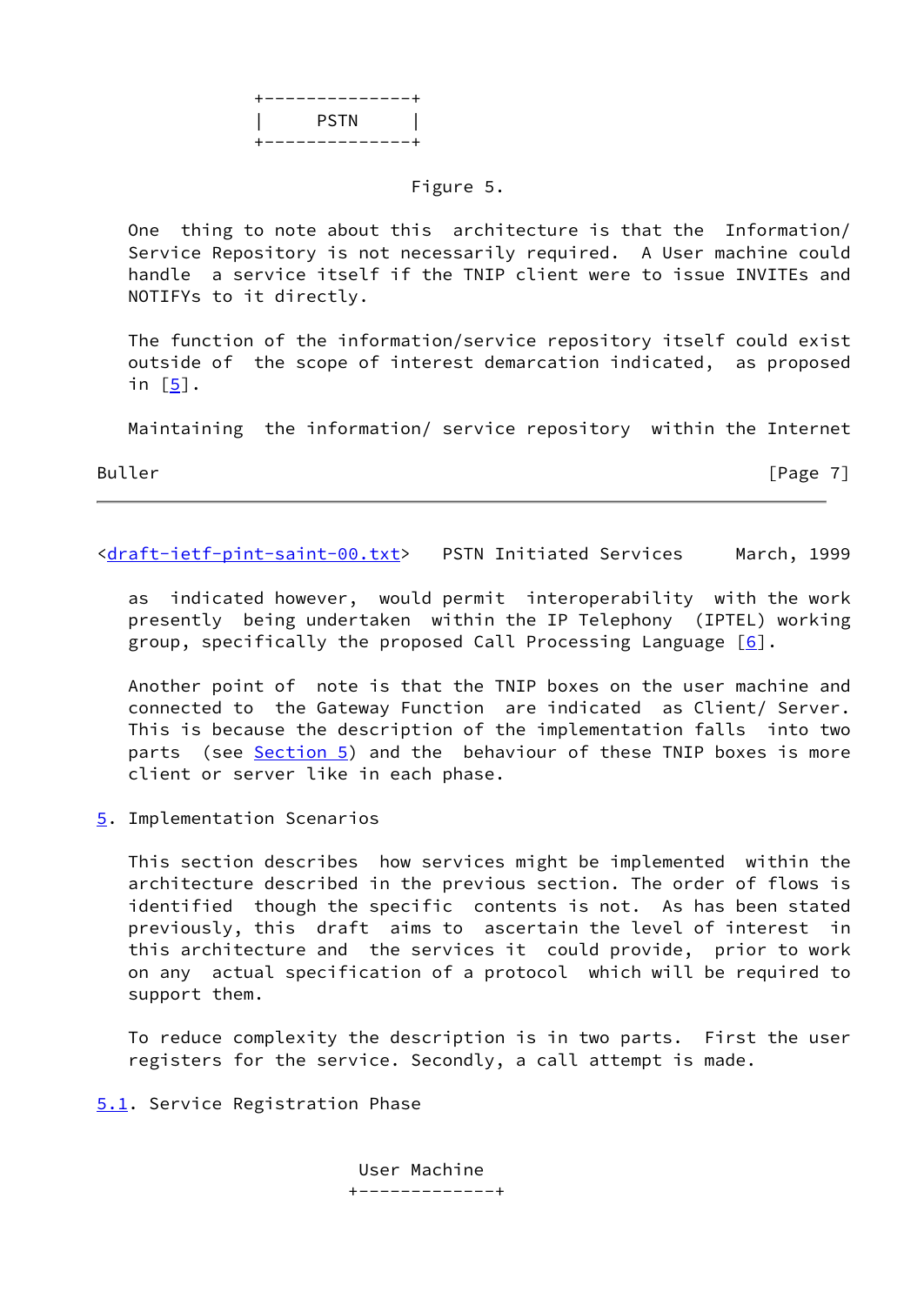![](_page_9_Figure_0.jpeg)

![](_page_9_Figure_1.jpeg)

- 1. User submits a Registration message containing IP Address and any other information, such as in the case of ICW (if CLI is not available), their telephone number.
- 2. User details provided are registered.

Buller [Page 8]

[<draft-ietf-pint-saint-00.txt](https://datatracker.ietf.org/doc/pdf/draft-ietf-pint-saint-00.txt)> PSTN Initiated Services March, 1999

3. Response message constructed and returned to registering Client.

<span id="page-9-0"></span>[5.1.1](#page-9-0) Other issues

 As previously stated messages 1 and 3, and the function performed by 2 do not need to be located in what is called in this description the Information/ Service repository. These flows and the registration may be undertaken within the telephony network using IN  $[5]$  $[5]$ .

 The implemenation scenario described assumes that TNIP functionality has at some previous time been downloaded to the user's machine. This need not be the case. If it were required that a user could gain access to the Internet using any machine and still have access to these services, an implementation similar to that identified in Figure 7. and the following paragraph could be employed.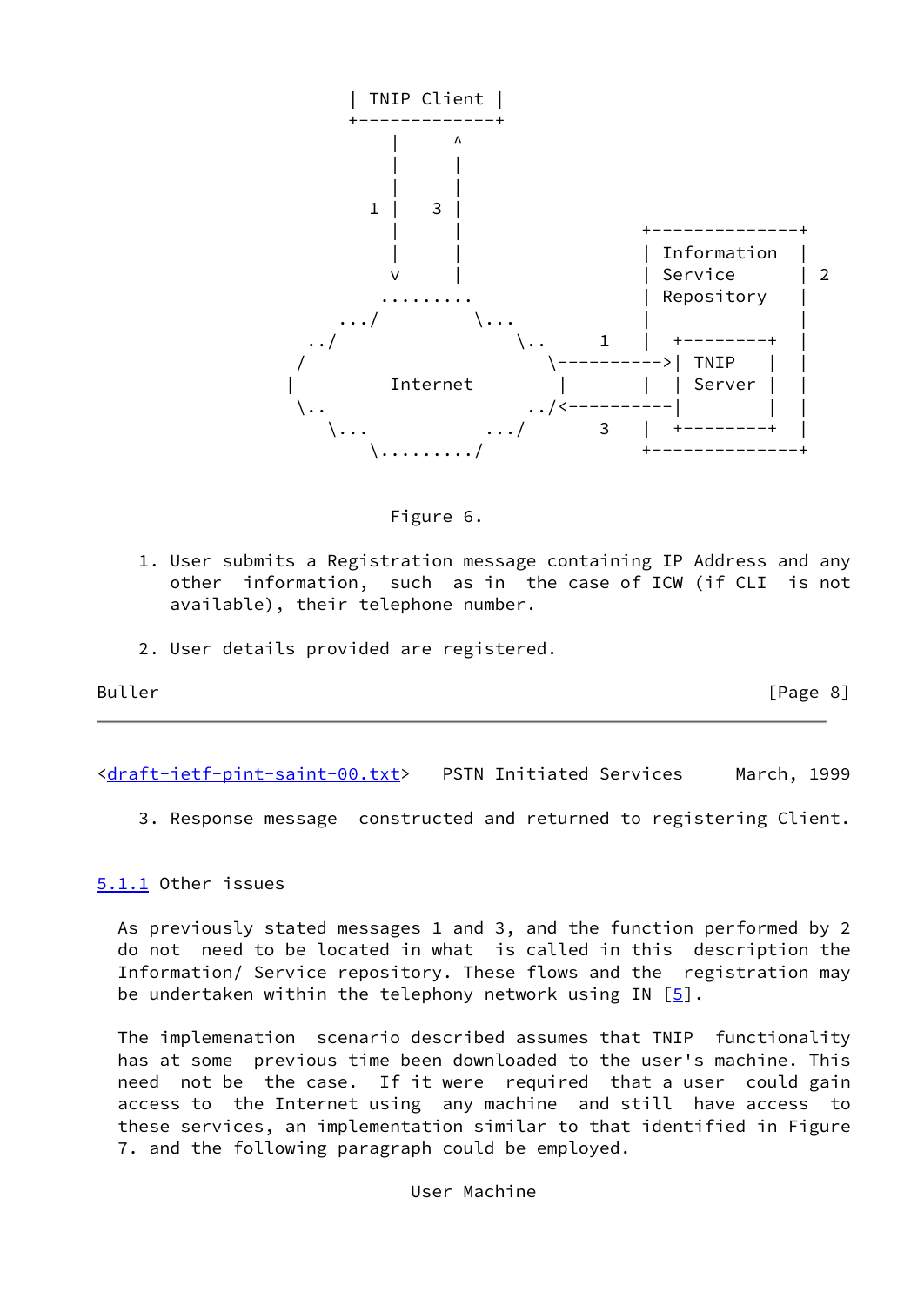![](_page_10_Figure_0.jpeg)

![](_page_10_Figure_1.jpeg)

Buller [Page 9]

[<draft-ietf-pint-saint-00.txt](https://datatracker.ietf.org/doc/pdf/draft-ietf-pint-saint-00.txt)> PSTN Initiated Services March, 1999

- 1. The user goes to a service providers URL using a browser and specifies the information requested such as, in the case of ICW, telephone number.
- 2. The service provider constructs and issues a SIP registration message on behalf of the user.
- 3. User details provided are registered.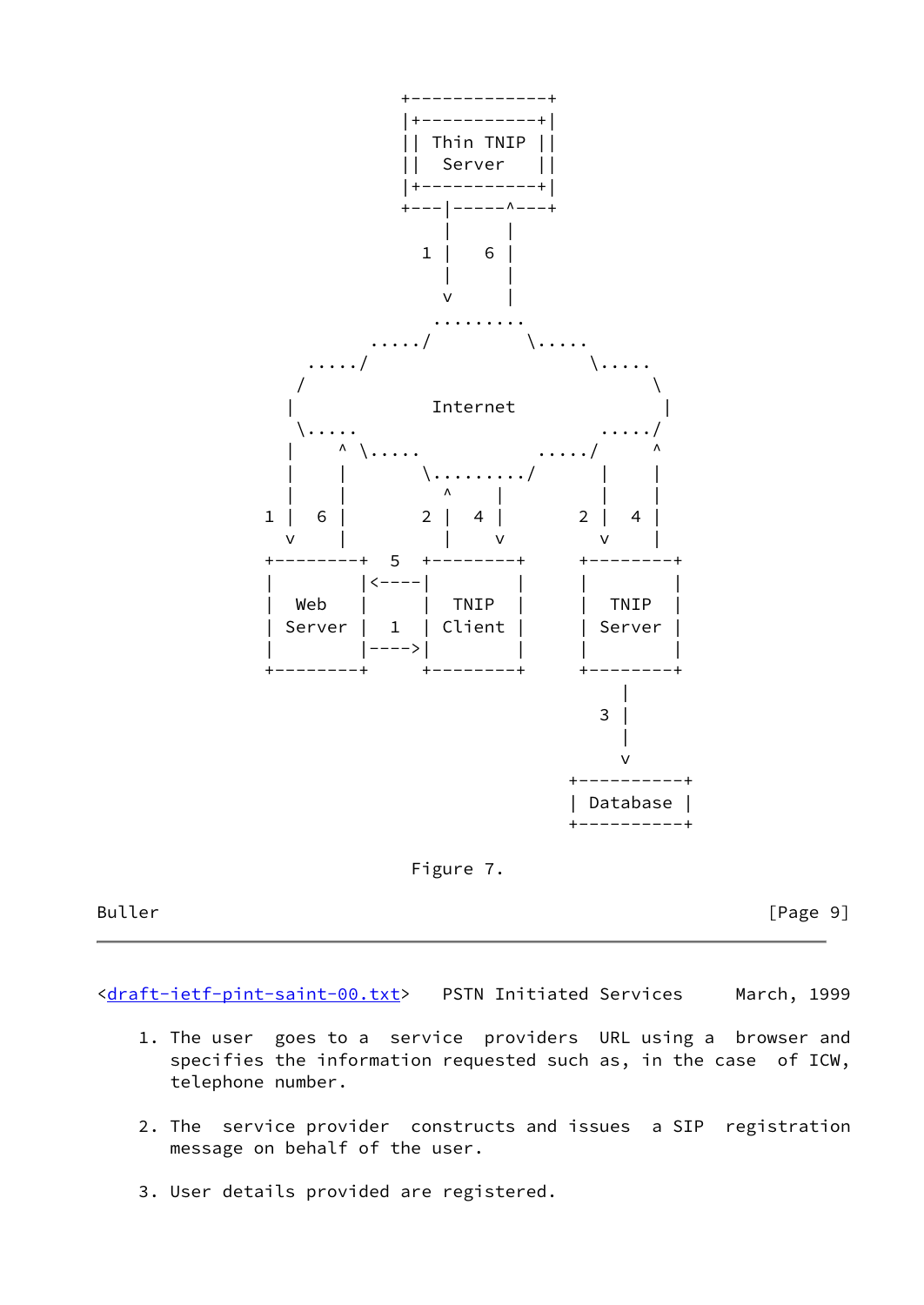- 4. A response message is constructed and returned to registering Client.
- 5. Response message returned to service provider's Web Server.
- 6. A 'thin' TNIP User Server Agent is sent to the user machine. This can then be used in the service activation phase.

 The term 'thin' means that a full implementation of a TNIP server need not be required in order to handle specific requests. This is because of two main reasons. Firstly, the exact format of messages which may be sent by the service provider to offer this service is known. Secondly, only a subset of the full protocol need be required to provide the service.

<span id="page-11-0"></span>[5.2](#page-11-0). Service Activation Phase

![](_page_11_Figure_5.jpeg)

![](_page_11_Figure_6.jpeg)

Buller [Page 10]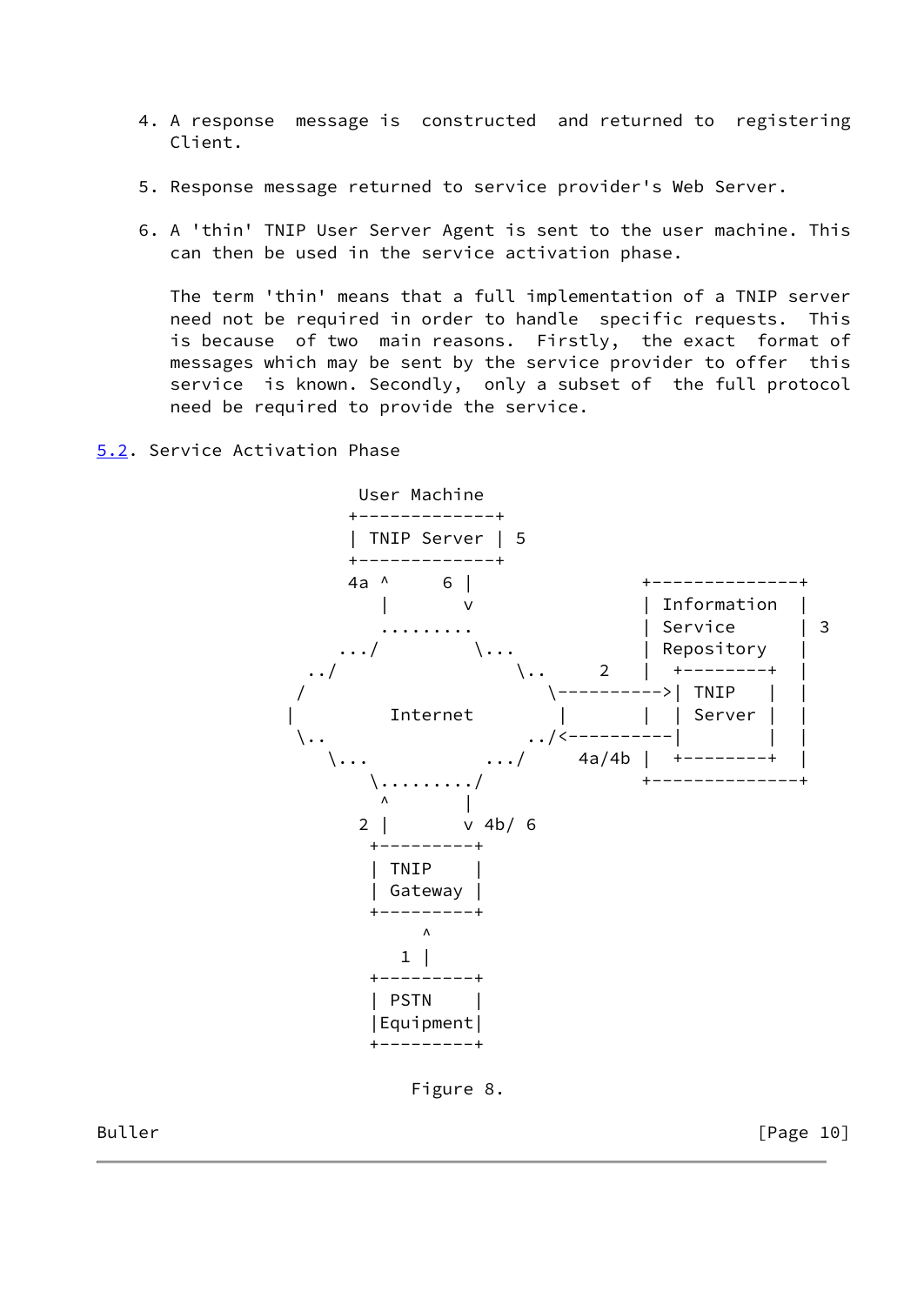[<draft-ietf-pint-saint-00.txt](https://datatracker.ietf.org/doc/pdf/draft-ietf-pint-saint-00.txt)> PSTN Initiated Services March, 1999

- 1. A service activation request. For example an ICW service request is made after a call has been attempted and the PSTN has recognised that the number is engaged. An announcement could be played and a request sent from the Gateway to establish if the user is currently registered as wanting to receive INVITEs for a particular service. This will not be discussed further as it is outside the scope of this Internet Draft.
- 2. A TNIP invitation message is constructed and sent to the TNIP Server on the information/ service handler.
- 3. The TNIP server in the information/ service repository looks up the registration details of the user. Two things may then occur. If the user has registered details a TNIP invitation could be forwarded to the TNIP server on the user's machine (see 4a). In this case the information/ service repository performs as a redirection server or proxy. If the user has no registration information in the database (either because they have not registered or the registration has expired) a failure response is sent to the requesting TNIP client (see 4b).
- 4a. A TNIP invitation message is sent by the TNIP Server on the information/ service repository. This invitation contains a combination of information contained within the repository and information contained in the original request.
- 4b. A TNIP failure response is returned to the requesting TNIP client as no current regration information could be found.
- 5. User or service action to dictate what should happen as a result of the receipt the TNIP request. In ICW this might be to provide the user with the following options :

 Take telephony call Take VOIP call Send to voice mail Refuse connection

 6. The user sends a response to the INVITE, a final timeout occurs or the client gives up.

# <span id="page-12-0"></span>[5.2.1](#page-12-0) Other issues

 As with the Service Registration Phase the flows to and from the information/ service repository and the actions it performs could be undertaken within the telephony network using IN  $[5]$ . The only flows in this scenario would be the invite 4a and the response 6.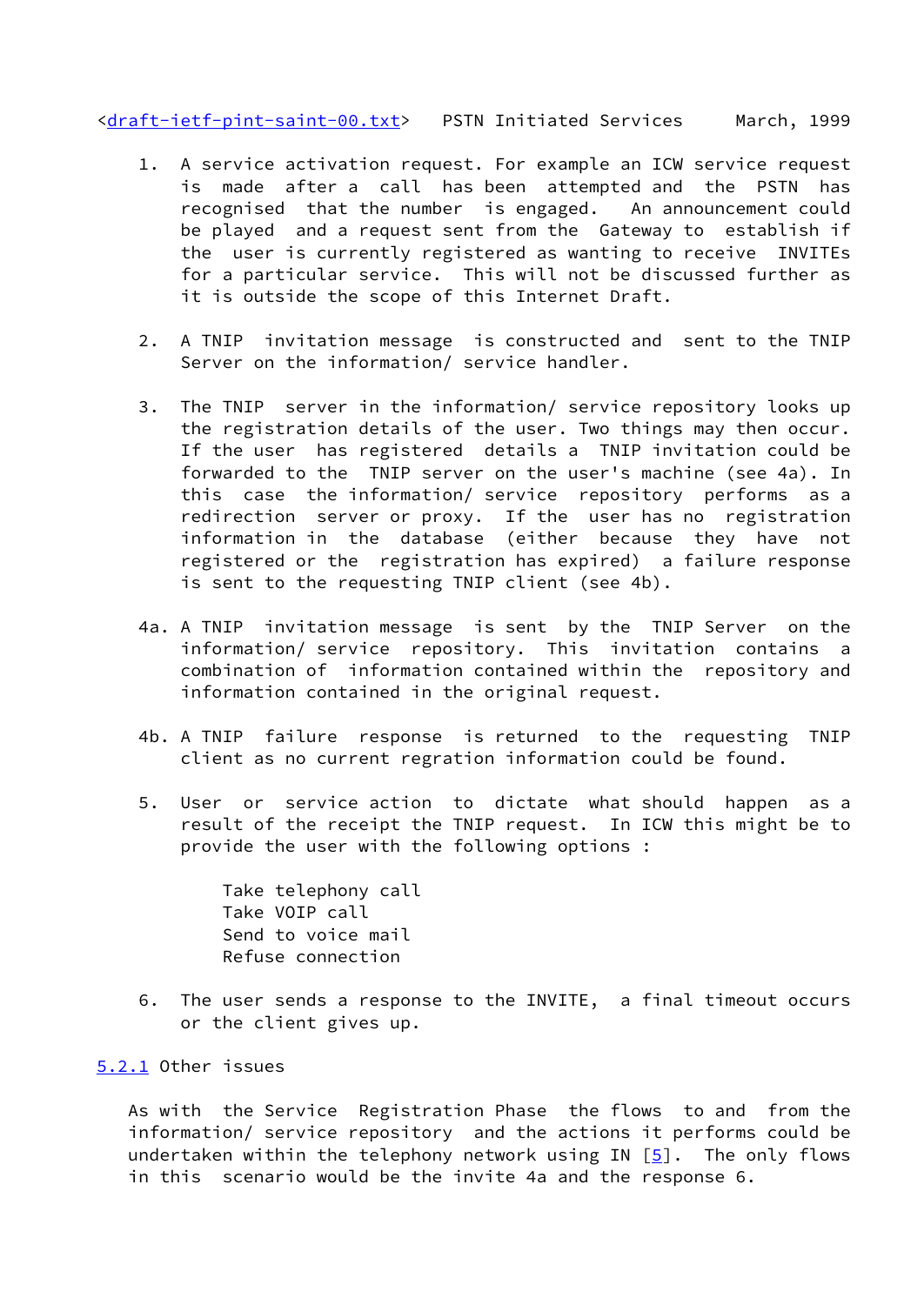## <span id="page-13-0"></span>[6](#page-13-0). Security Considerations

 Security issues are still an open issue within the PINT Internet Draft itself. It is expected that much of the security arrangements finally proposed by the PINT Internet Draft will be replicated within

Buller [Page 11]

[<draft-ietf-pint-saint-00.txt](https://datatracker.ietf.org/doc/pdf/draft-ietf-pint-saint-00.txt)> PSTN Initiated Services March, 1999

 any further work undertaken to provide the services identified in this Internet Draft.

 However, due to the nature of implementation of these services there are a number of security issues that need to be addressed. These are:

o De-registration.

o Claiming another number (somebody else's) by accident or design.

### <span id="page-13-1"></span>[6.1](#page-13-1). De-registration

 The de-registration problem would arise if a user did not de-register themselves before they finished using the Internet, likely to be a common occurrence e.g. users turning off their machines or modems without de-registering. It is expected that any implementation builds in a mechanism to handle this scenario. Authenticators could be used and passed in responses to the REGISTER messages sent to the TNIP service on the users machine. Alternatively, these authenticators could be placed directly in the TNIP server when it is initially downloaded.

When the user logs off the Internet, without de-registering, there are three scenarios which could happen when an attempt is made to place a call to the number the user specified as their location :

- 1) The line is not busy, therefore place the call and remove any previously held registrations.
- 2) The line is busy on a voice call. An attempt to send a INVITE message from the Information/ Service Repository fails (as there would be no receiving client). Any previously held registration for this number is removed.
- 3) Another user (or the same user on a different Internet session) has registered for receipt of calls on this number. There are two solution possibilities :
	- a) When the new registration is made the old is replaced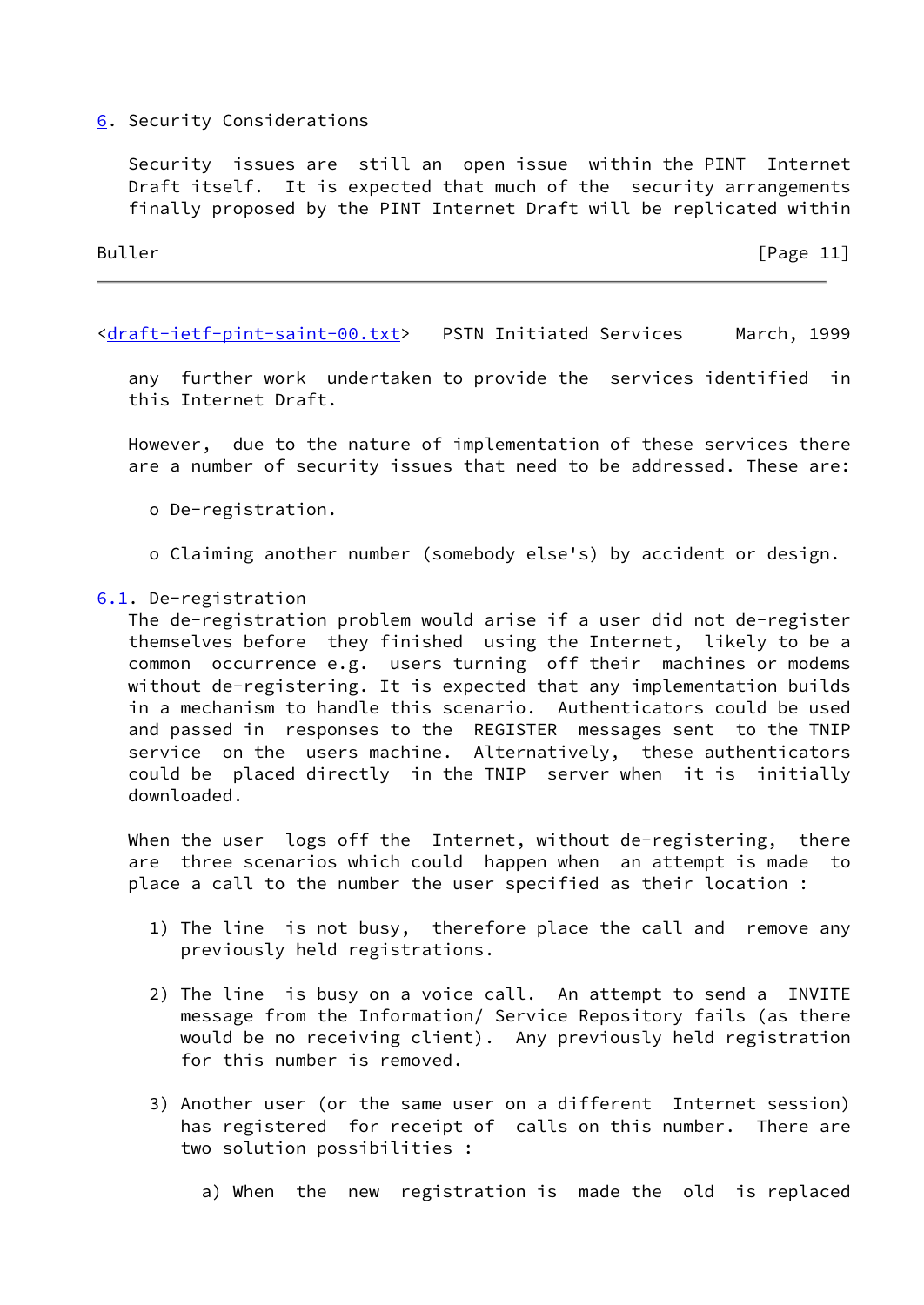immediately.

or

 b) The new registration is kept until an Authenticator fails on the TNIP server of the new registrand when a call attempt is made. When the Authenticator fails the INVITE fails and the original registration can be removed and replaced with the new. The INVITE is then resent to the new registrand.

<span id="page-14-1"></span>[6.2](#page-14-1). Claiming another number by accident or design.

 In this scenario a user may attempt to use ICW to claim notification on a line they have no right to, and possibly handle that call using VoIP, if the actual line is engaged. Consider the potential criminal

Buller Form The Contract of the Contract of the Contract of the Contract of the Contract of the Contract of the Contract of the Contract of the Contract of the Contract of the Contract of the Contract of the Contract of th

[<draft-ietf-pint-saint-00.txt](https://datatracker.ietf.org/doc/pdf/draft-ietf-pint-saint-00.txt)> PSTN Initiated Services March, 1999

 activities of claiming the telephone number of a Bank. This security issue is much more complex. The following options are suggested as possible solutions :

- 1) Only allow this kind of access from the user's own phone.
- 2) Provide functionality at the ISP to get the CLI and implement a SIP based mechanism to request this from the ISP.
- 3) Good accounting to track down offenders.
- 4) Only provide the option to drop the Internet connection and establish a POTS call on untrusted (e.g. not home) numbers. Normal Bank authentication procedeures could then be used.
- <span id="page-14-0"></span>[7](#page-14-0). Conclusions

 There is a perceived requirement for the provision of services which, whilst running over the Internet, would be initiated from the PSTN. This Internet Draft has proposed an initial attempt at defining an architecture for the provision of such services.

 This Internet Draft has also identified that these services may be used in conjunction with PINT services in order to provide a new kind of IN 'like' services with their logic operating within the Internet domain.

It has also been identified that the architecture outlined in this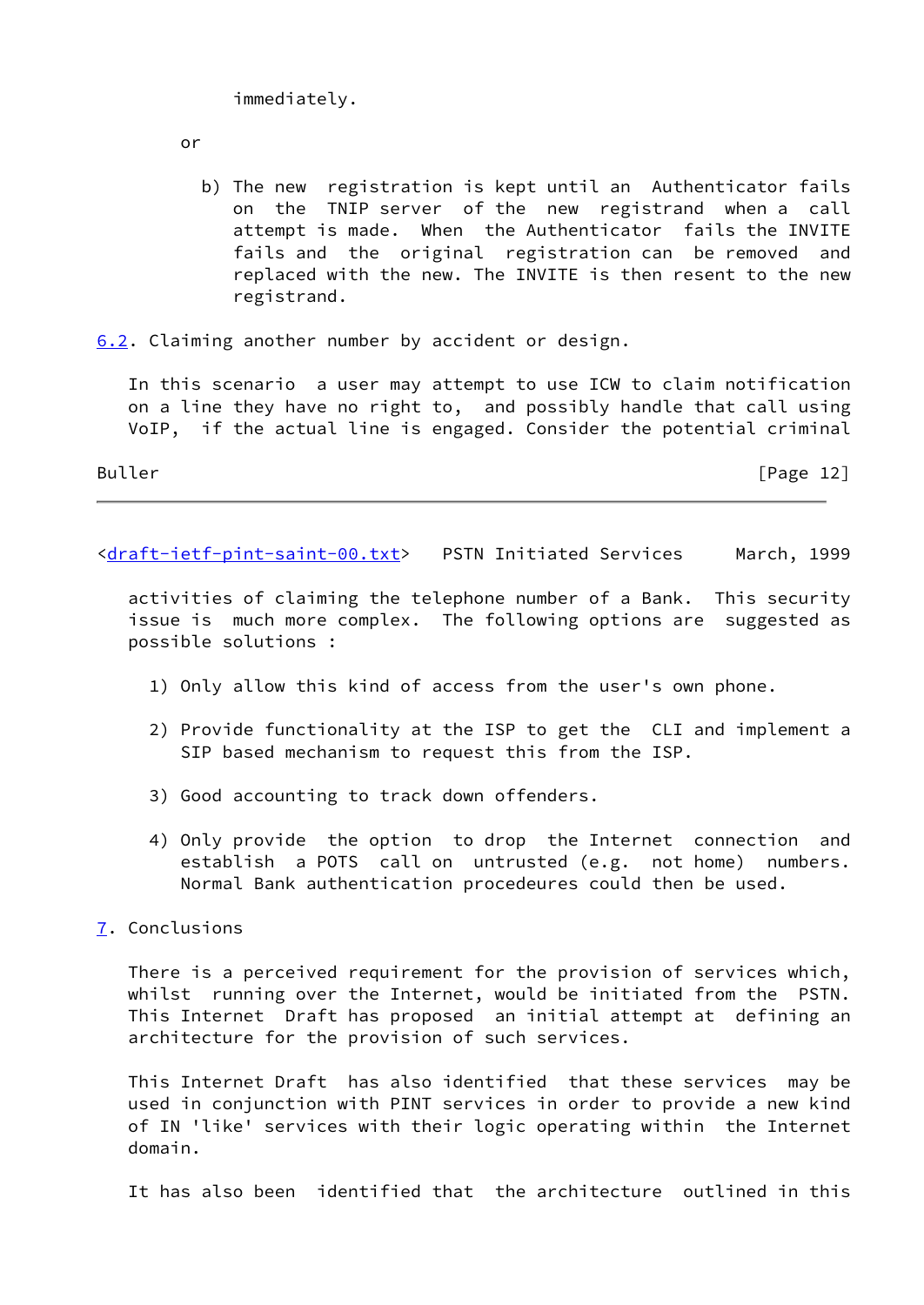Internet Draft permits service users to specify data which can then be used by services during execution. An extension to this approach, and a possible area of further work would be to investigate how the ability of users to define their services as proposed in  $[6]$  could be integrated with the initiation of a service from the PSTN.

 Much further work would be required in defining a TNIP style protocol or profile and identifying possible services for this protocol or profile. Identfying and specifying candidate services which use both the TNIP and PINT protocols, such as the portability service described earlier, would also require further work.

 Finally, neither PINT nor this proposal for a TNIP protocol address the issue of generalised/spontaneous notifications between the PSTN and IP domains. These notifications may be in the form service data or status information. Further work is required to identify how these notifications are sent, what handles these messages and how they are handled. It may be that PINT can be used to forward these messages to a TNIP server and vice versa.

- <span id="page-15-0"></span>[8](#page-15-0). References
	- [1] Postel, J., "Instruction to RFC Authors", [RFC 1543](https://datatracker.ietf.org/doc/pdf/rfc1543), October 1993.
	- [2] Handley, M., Schulzrinne, H., Schooler, E., Rosenberg, J., "SIP Session Initiation Protocol", [RFC 2543,](https://datatracker.ietf.org/doc/pdf/rfc2543) March 1999.

<span id="page-15-1"></span>Buller [Page 13]

[<draft-ietf-pint-saint-00.txt](https://datatracker.ietf.org/doc/pdf/draft-ietf-pint-saint-00.txt)> PSTN Initiated Services March, 1999

- <span id="page-15-2"></span> [3] Handley, M., Jacobson, V., "SDP Session Description Protocol" [RFC 2327,](https://datatracker.ietf.org/doc/pdf/rfc2327) April 1998.
- <span id="page-15-3"></span> [4] Petrack, S., Conroy, L., "The PINT profile of SIP and SDP: a Protocol for IP access to Telephone Call Services", Internet Draft, November 1998.
- <span id="page-15-4"></span> [5] Brusilowsky, A. et al, "A proposal for Internet Call Waiting Service using SIP. An implementation Report", Internet Draft, January 1999.
- <span id="page-15-5"></span> [6] Lennox, J., Schulzrinne, H., "Call Processing Language Requirements", Internet Draft, July 1998.

Glossary

 CCIB Call Completion Internet Busy ICW Internet Call Waiting